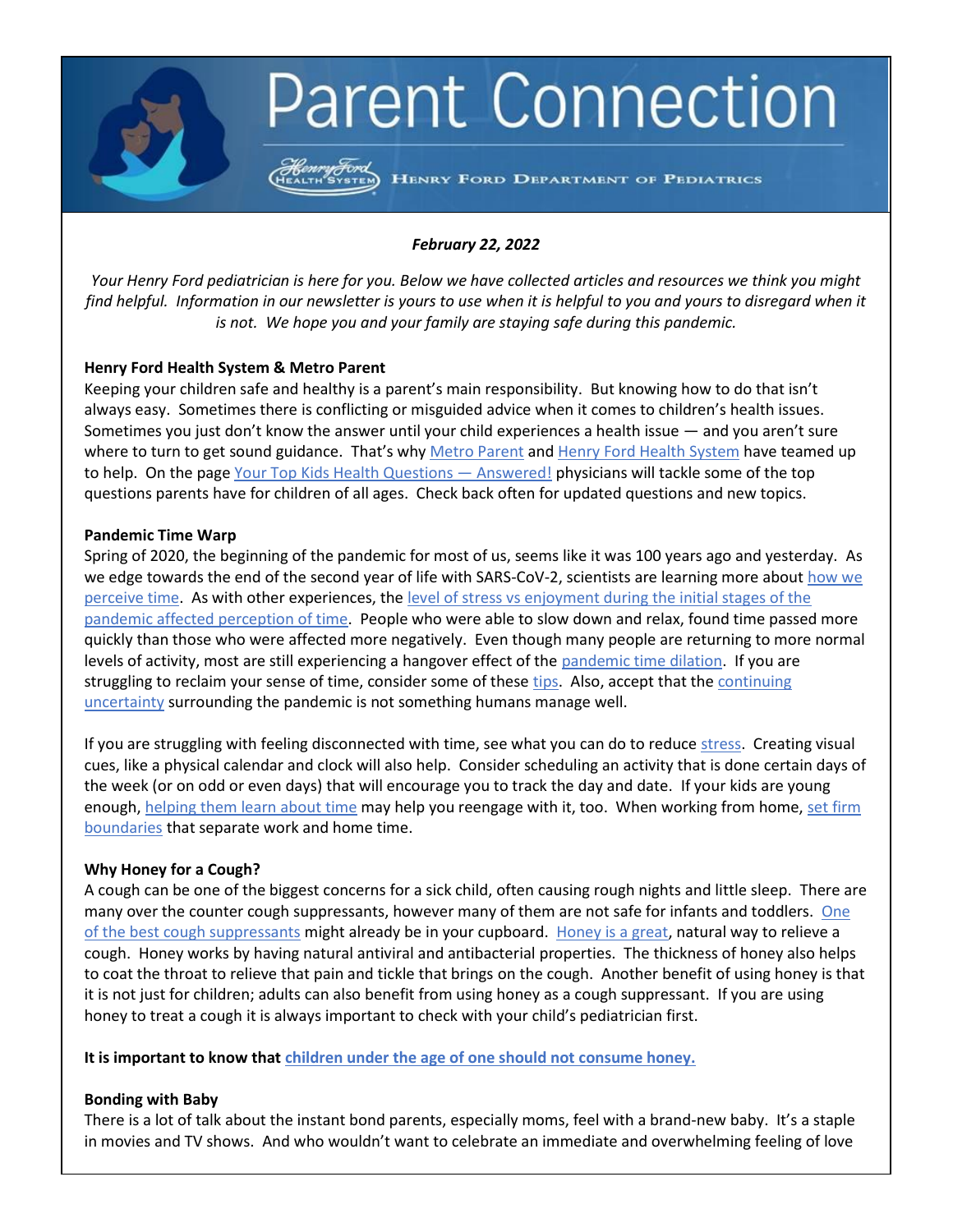for another person? But what if that doesn't happen? What if you don't feel an immediate bond with baby? Does it mean there is something wrong with you? Of course not. A baby's [bond with caregivers](https://kidshealth.org/en/parents/bonding.html#:~:text=Some%20parents%20feel%20an%20intense,certain%20time%20period%20after%20birth.) is extremely important since babies are total dependent on others for survival. However, there is nothing to indicate it must be [immediate.](https://www.webmd.com/parenting/baby/forming-a-bond-with-your-baby-why-it-isnt-always-immediate) There are lots of things that can affect bonding with baby: a long, exhausting, or complicated birth; hormonal changes in one or both parents; and individual differences in people.

It is important to normalize the varying times it can take to bond with baby. People need to feel comfortable talking about bonding. There are instances where delayed bonding is a sign that help is needed. It can be the signs of [baby blues,](https://www.marchofdimes.org/pregnancy/baby-blues-after-pregnancy.aspx) [post-partum depression](https://www.google.com/search?q=postpartum+depression&rlz=1C1GCEA_enUS889US889&ei=rZgKYurlOaawptQP5auyWA&oq=post+partum+depre&gs_lcp=Cgdnd3Mtd2l6EAEYADIHCAAQgAQQCjIFCAAQgAQyBwgAEIAEEAoyBwgAEIAEEAoyBwgAEIAEEAoyBwgAEIAEEAoyBwgAEIAEEAoyBwgAEIAEEAoyBQgAEIAEMgcIABCABBAKOgcIABBHELADOgcIABCwAxBDOgoIABDkAhCwAxgAOg8ILhDUAhDIAxCwAxBDGAE6DAguEMgDELADEEMYAToICAAQgAQQsQM6BAgAEEM6DQguELEDEIMBENQCEEM6CwgAEIAEELEDEIMBOggIABCxAxCDAToLCC4QgAQQxwEQrwE6EQguEIAEELEDEMcBENEDENQCOgsILhCABBCxAxDUAjoHCC4Q1AIQQzoOCC4QgAQQsQMQxwEQowI6BAguEEM6CwguEIAEEMcBEKMCOgsILhCxAxCDARDUAjoLCC4QgAQQsQMQgwE6EQguEIAEELEDEIMBEMcBEKMCOhEILhCABBCxAxCDARDHARDRAzoHCAAQsQMQQzoOCC4QgAQQsQMQxwEQ0QM6CAguELEDEIMBOgoIABCxAxCDARBDOgsIABCABBCxAxDJAzoGCAAQChBDOgUIABCSAzoJCAAQsQMQChBDOgoIABCABBDJAxAKSgQIQRgASgQIRhgBUMoGWJInYLk1aAJwAXgAgAGbAYgB9xmSAQQwLjI2mAEAoAEBsAEAyAETwAEB2gEGCAAQARgJ2gEGCAEQARgI&sclient=gws-wiz) or [something more severe.](https://womensmentalhealth.org/specialty-clinics/postpartum-psychiatric-disorders/#:~:text=Postpartum%20psychosis%20is%20the%20most,to%2072%20hours%20after%20delivery.)

If you are struggling to bond with your baby, consider some of thes[e tips.](https://raisingchildren.net.au/newborns/connecting-communicating/bonding/bonding-newborns) Talking to supportive friends, families or other new mothers can also help. Try to be honest and don't pretend everything is okay if it isn't. Often when we are honest about a struggle, we find others have had the same experience. If you are ever uncertain if how you feel is normal, talk to your OB/GYN, midwife, PCP or child's pediatrician.



#### **Parenting Differences in Discipline**

Parenting a child is hard. If you have a co-parent, it can be even harder when you don't agree on how to parent [your child.](https://www.empoweringparents.com/article/when-parents-disagree-how-to-parent-as-a-team/) This is a situation most co-parents face at one time or another. While you may never fully agree on each other's strategies, you can find a way to get on the same page. It can help to have conversations about what methods of discipline you support before your child needs it. Waiting until your child sneaks out for the